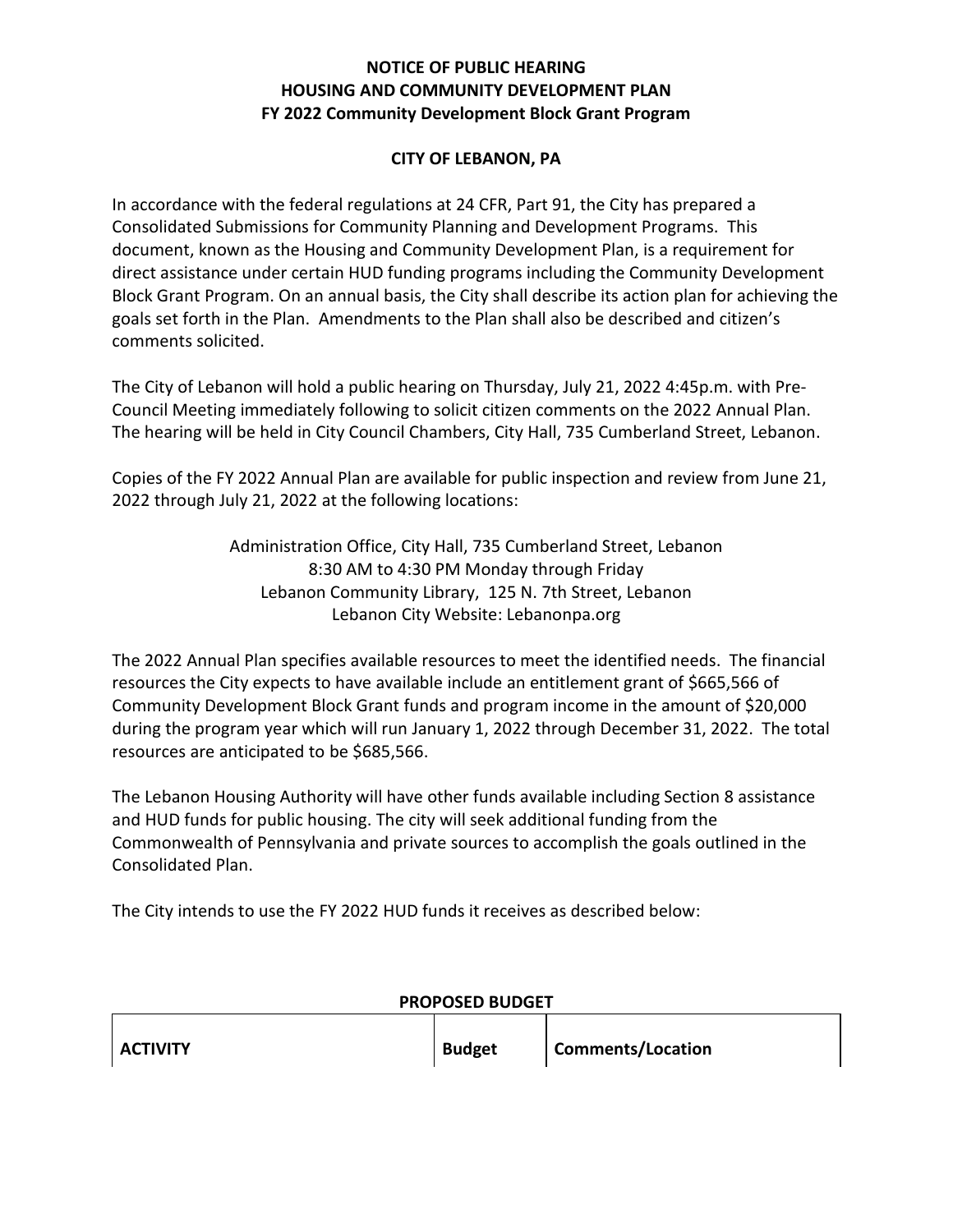| <b>Public Services: Police</b>       | \$96,000  | Limited to Low income areas<br>of the City as defined by Census |
|--------------------------------------|-----------|-----------------------------------------------------------------|
| Street Improvements                  | \$139,566 | Public Improvement - serving low<br>income areas                |
|                                      | \$80,000  |                                                                 |
| Housing Rehabilitation and Homebuyer |           | Administered by Redevelopment                                   |
| Assistance                           |           | Authority, City-wide                                            |
|                                      | \$100,000 |                                                                 |
| Code Enforcement                     |           | Limited to low income areas                                     |
| <b>General Administration</b>        | \$130,000 | Limited to 20% of grant and $$20,000$                           |
|                                      |           | program income.                                                 |
| <b>Watermain Improvements</b>        | \$140,000 | Guilford Street between Lincoln Ave                             |
|                                      |           | and 4 <sup>th</sup> Street                                      |
| TOTAL                                | \$685,566 |                                                                 |

## **Comments on Historic Preservation Activities**

The City will be undertaking an evaluation of the activities to be funded in an effort to identify historic and archaeological resources that may be affected by the activities. By this Notice, the City invites interested parties who have an interest in activities that may impact historic and archaeological resources to make themselves known. Parties should contact the Community & Economic Development Office, at the City Hall at the address below or call 717-639-2800. The City will involve such parties in the notification and review process of the National Council on Historic Preservation as set forth in Part 800.

# **Comments on Flood Plain Activities**

Pursuant to Executive Order 1198, the City of Lebanon is requesting comments on its proposal to spend funds on activities that may be located within or may affect a 100-year flood plain. The City of Lebanon is reviewing its program for the effects on floodwaters, for alternatives to floodplain development and for consistency with federal, state and local policies and regulations of floodplain management. Issues raised during the review will be integrated into the decision-making process. The City anticipates completing its review no later than July 31, 2022. After the findings are published, a 7-day period will be permitted to the public for comments on the decision.

#### **Public Comment**

The City of Lebanon intends to submit the Housing and Community Development Plan to the U.S. Department of Housing and Urban Development (HUD) on or before July 21, 2022. City Council will consider the Plan at its regularly scheduled meeting on July 25, 2022 beginning at 6:30 p.m. in City Council Chambers, City Hall. The public hearing will be streamed live to YouTube. Interested persons are encouraged to express their views on the Plan at the public hearing or in writing to the Office of Community & Economic Development, City Hall, 735 Cumberland Street, Lebanon, PA 17042. The City will also accept written comments through